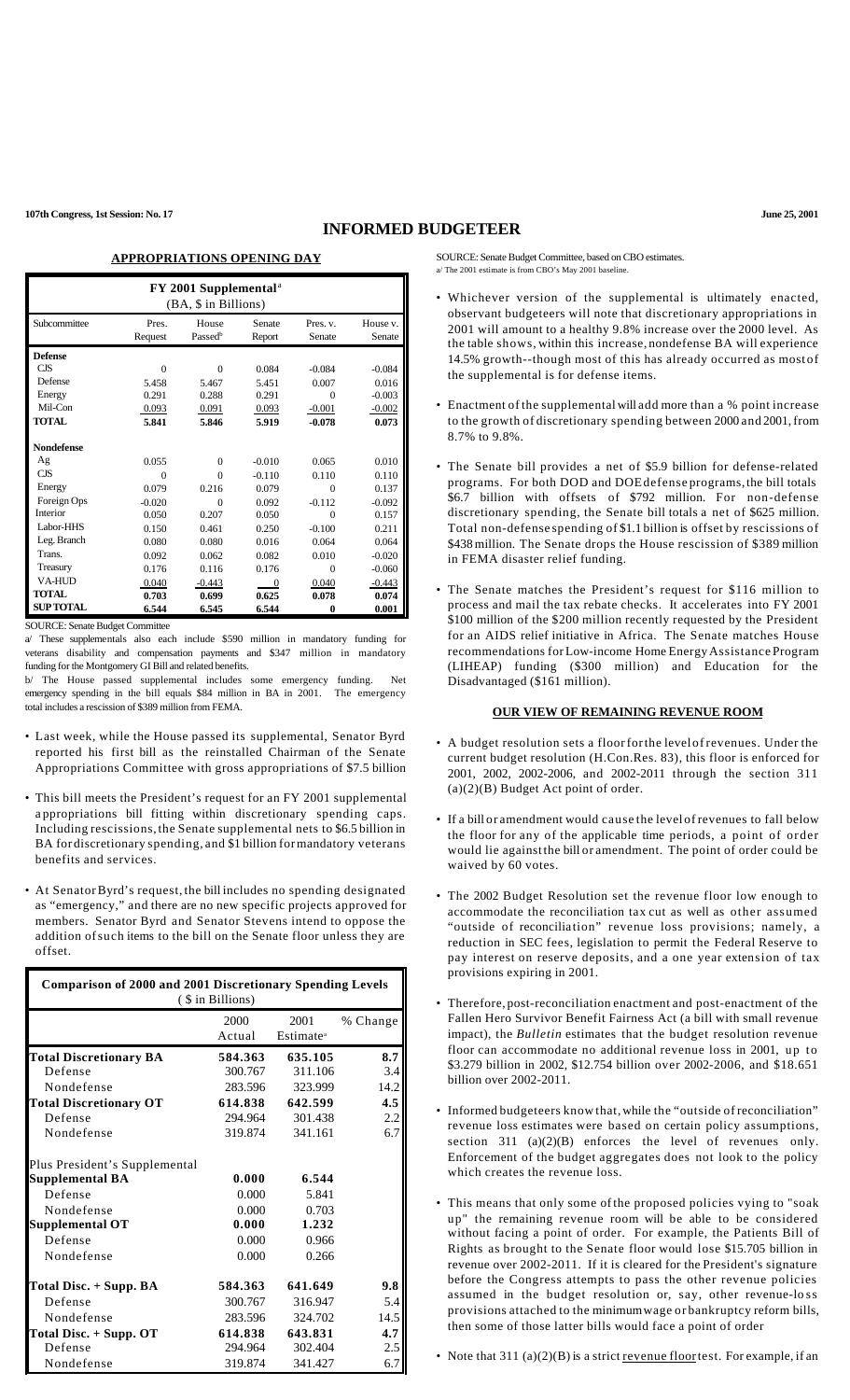amendment reduced revenues by \$20 billion over the 2002-2011 period, yet offset the revenue loss with a \$20 billion reduction in direct spending, it would still violate 311 (a)(2)(B) even though the surplus would be unaffected.

## **TRADE KEY BACKDROP TO FARM BILL**

- The 1996 FAIR Act (the Farm Bill) is set to expire in at the end of FY 2002. This year's budget resolution establishes a reserve fund totaling \$66.15 billion (see 5-21-01 *Bulletin*) to be available for the next Farm Bill. As debate proceeds over the direction of such legislation, trade opportunities will be considered.
- Trade is vital to American agriculture producers, though they face significant obstacles. The average global tariff on agricultural products is 62 percent while the average tariff for agricultural products entering the United States is 12 percent.
- Despite this tariff imbalance and other export drags, including a weaker world economy and a strong dollar, nearly one out of every three farmed acres in the US makes it into the export market. The US trade surplus for FY 2001 is expected to increase by \$2.5 billion over FY2000 to \$14.5 billion. Increased shipments of high-value products (such as hides and poultry-meat) appearto account forthis increase. The trade balance will also benefit from slower import growth.
- Markets in Asia and Mexico will remain a source of strength for US exporters this year. Asian demand for high value products will drive exports \$0.8 billion higher from a year ago. Strong demand from China and South East Asia should also boost US aggregate sales of soybeans to a record 26.8 million metric tons. However, the total dollar amount ofsoybean exports will remain virtually unchanged at \$5.1 billion as prices are expected to fall due to record harvests by farmers in Argentina and Brazil.
- In contrast, US sales to European markets are expected to fall by almost \$0.2 billion due to a depreciating Euro and ongoing concerns about food safety, which makes imports more expensive for consumers. In Mexico, our bilateral trade balance improves due to increased corn exports. Yet this is not enough to offset the impact of stiffer competition from corn producers in China, Brazil and Argentina, forcing the USDA to revise its forecast for US corn exports down from52.0 to 47.5 million metric tons, a decline of 8.7%.
- Several important global trade negotiations are ongoing in 2001. Earlier this year leaders met in Canada to discuss the Free Trade Agreement ofthe Americas. Later this year the next round of World Trade Organization (WTO) negotiations will take place in Doha, Qatar. Also, Trade Promotion Authority (TPA) remains one of the Administration's top policy goals. Negotiations also will continue with China over its possible entry into the WTO later this year.
- The recentsuccessfuloutcome of the Sino-US Asia Pacific Economic Council (APEC)June talks,led by US Trade Representative Zoellick, will prove to be key for both the agriculture community and for China's entry into the WTO. Occupying either the top or second spot in several types of plant and animalproduction,China feeds the most populous nation. By agreeing to discontinue export subsidies and capping domestic farm support at 8.5%, China will benefit from sourcing food from potentially less expensive suppliers as the portion of protein consumed in their diet continues to grow.

### **ECONOMICS**

### **A PENNY SAVED IS A PENNY EARNED**

• On June 7, the President signed a tax cut into law that reduced marginal rates and increased the child tax credit but also increased the contribution limits on IRAs and  $401(k)s$ . Although many

economists expect the tax cut to stimulate near-term economic growth, what impact will expanded IRAs and 401(k)s have on savings? While no consensus has been reached, there is empirical evidence suggesting retirement programs do enhance saving.

- In April 2000, CBO issued a report, entitled *An Economic Analysis of the Taxpayer Relief Act of 1997*. CBO's analysis references three academic papers from the Journal of Economic Perspectives in 1996, which examined the impact of IRAs and 401(k)s on saving. Two of the papers concluded that saving incentives had a positive impact, while a third argued that incentives offered little or no improvement to saving.
- Starting with the skeptics, Engen, Gale and Scholz contend in their paper, entitled *The Illusory Effects of Saving Incentives on Saving*, that individuals who contributed to retirement plans would have saved anyway, even in the absence of such incentives because they have stronger tastes for saving than noncontributors. Individuals with IRAs and 401(k)s also accumulated more debt than non-contributors, possibly offsetting any impact that incentives might have had on saving. However, the results of this study were criticized for being too sensitive to the individuals included and excluded from the sample.
- Research conducted by Poterba, Venti and Wise argue that most of the contributions made to retirement programs were new saving. They observed that individuals who contributed to a retirement plan increased their saving over time and relative to both non-contributors and individuals in their same cohort. In addition, all of the within-group comparisons, with one exception, indicated that other financial assets did not decline as IRA and 401(k) assets increased.
- While agreeing that saving incentives increase saving, Hubbard and Skinner conclude that most 401(k) and about one quarter of IRA contributions are new saving. Their estimates differ from Poterba, Venti and Wise because they do not agree that all of the contributions to IRAs would not have been made without the incentives. They do agree that most of the savings in  $401(k)$ s are new because so few young and low-income contributors possess other financial assets or home equity.

### **CALENDAR**

Unless otherwise noted, all hearings will be held in Dirksen 608 at 10:00 a.m. Additional hearings and witnesses will be scheduled.

June 27: "Reassessing the Economic Outlook"; Witnesses: Dr. Martin N. Bailey, Institute for International Economics; Dr. William C. Dudley, Goldman Sachs; Brian Wesbury of Griffin, Kubic, Stephens & Thompson, Inc.

June 28: "How Big is the Remaining Surplus?" Witnesses: Robert Greenstein, Center on Budget and Policy Priorities; Robert Bixby, Concord Coalition; Carol Cox Wait, Committee for a Responsible Federal Budget.

July 10: SBC staff brief by CBO and OMB. TOPIC: Historical Emergency Spending. 10AM; SD-608.

July 19: SBC staff brief by NIH. Dr. Ruth Kirschstein (Acting Dir.). TOPIC: NIH budget. 10:30 AM; SD-608.

**OEditor's Note:** The remaining *Bulletin* staff wishes good luck and congratulations to Amy Call, recently departed Editor of the *Bulletin* and Senate Budget Committee Deputy Communications Director for the past six years. Amy is now Deputy Associate Director of Communications at the Office of Management and Budget. Another